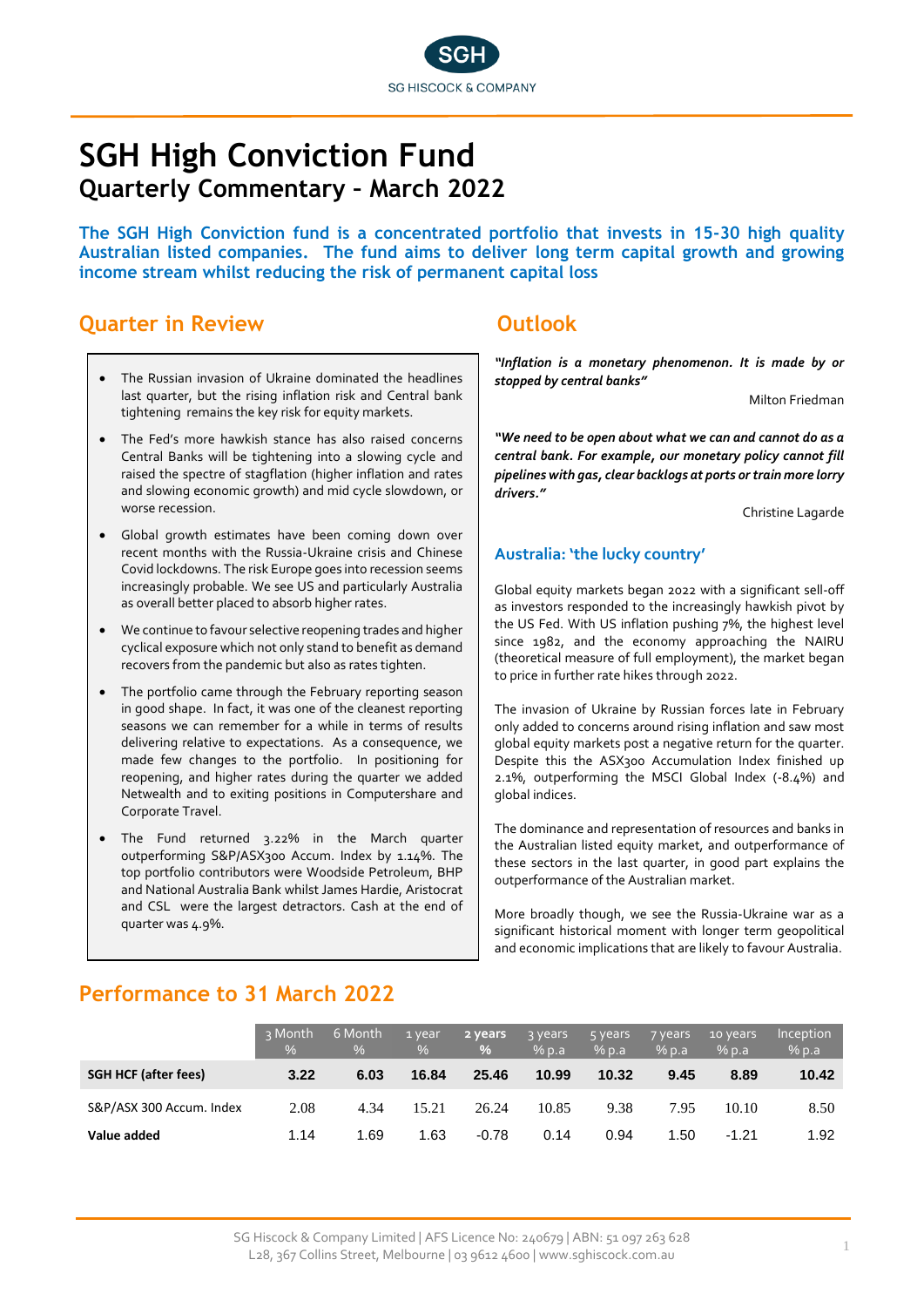First and foremost, the dislocation in commodity markets and rise in prices is a tailwind for Australia and other resource rich countries. Ukraine represents the largest area of arable land in Europe and is a key supplier of barley and wheat as well as being Europe's largest producer of ammonia (a key fertiliser input), whilst Russia is a major source of energy. Together they produce 15-20% of global output of main grains and Russia supplies 35% of Europe's gas demand.

As a resource rich nation and exporter of both hard and soft commodities, in a relative sense Australia's economic growth stands to benefit versus most other developed countries, and particularly those heavily reliant on commodity and energy imports. The effects of higher commodity prices is also likely to exacerbate the impact of inflation in those high commodity consuming countries adding the risk of monetary tightening and consequent risk of growth slowing. The probability of Europe now entering recession has increased materially, and history shows that the US consumer and growth tend to slow during periods of strong commodity price and oil price inflation.

Apart from the obvious GDP uplift Australia stands to benefit from, its geographic remoteness and political stability make it an attractive partner to do business with, and also place in which to invest. For the first time in several years there seems a growing interest by international investors to invest in Australian equities, but also more broadly in infrastructure and property assets given the tailwinds favouring the economy and potential strengthening in the Australian dollar (AUD).

We would not normally expect the AUD to rise in periods where the US cycle is slowing, but high commodity prices and capital inflows stand to see the AUD strengthen. A simple model using commodity prices and Australian bond yield differentials suggests the AUD should currently be trading at AUDUSD 96 cents. It is worth remembering, in July 2011 during the last commodities boom the AUDUSD rose to \$1,10!

#### **A more complex world**

The current confluence of events makes the world a complicated place in which to invest. Whilst it may come across as bold to say it, the current environment is arguably more complex than anything we have faced in the last 30 years, including the crises in 1987, 2008 and 2020. The problem is, it is not just about the price of money and managing to a 'nominal' world in which deflation has been the predominant force. Now we need to think about the 'real' world of inflation and rising commodity prices.

This presents a very different problem for investors, but also Central banks and policymakers than faced over recent decades. Monetary policy and money printing under quantitative easing  $(QE)$  has been effective slowing/stimulating demand by controlling nominal credit, but commodities are real resources (food, energy, metals) and inequality and supply cannot be addressed by QE. Simply, you can print more money, but not more oil or wheat. As Christine Lagarde, the President of the European Central Bank, recently put it, "monetary policy cannot fill pipelines with gas, clear blocked ports or train more lorry drivers".

The reality is that the inflation genie was already out of the bottle long before the invasion of Ukraine was launched on 24 February. The Russia-Ukraine conflict adds to the post Covid inflation impulse and supply chain problems.

A key consideration in whether inflation will prove structurally higher and more persistent going forward depends on how central banks engage in real monetary tightening. In March the US Federal Reserve announced it will increase the Fed funds rate by 0.25% after confirming it has achieved its objectives of maximum employment and inflation.

When rates move, they rarely are one-off. We think the Fed can continue to raise once per meeting, likely by 50b basis points, until they get back to neutral. Credit markets are suggesting as much by now discounting a further 200 basis points of Fed tightening over the balance of the year to 2.25- 2.5% by end of 2022. This has seen the US yield curve flatten dramatically and pushed up real yields putting more pressure on valuations. This was most evident in the derating in growth and technology stocks, but also felt in interest rate sensitive sectors like housing and REITs (as we have seen in performance of James Hardie and Aristocrat Leisure).

Inflation and monetary tightening are not just an American affair, and increasingly an issue being faced by most advanced economies including Australia. In March, the market priced in earlier commencement of the RBA rate hikes following Governor Lowe's pivot and to saying, "it is plausible that the cash rate will be increased later this year". Until recently the official line from Lowe had been that there could be no rate increase until at least late 2023. This saw Australian 10-year bond yields spike to 2.97% (up from 2.15% before ending the month at 2.9%.

The spectre of ongoing monetary tightening clearly raises the risk Central Banks will be tightening into a slowing cycle and raised the concerns of stagflation (higher inflation and rates and slowing economic growth) and a mid-cycle slowdown, or worse recession.

In raising rates and managing inflation ultimately Central Banks are trying to tighten financial conditions. If higher short-term rates undermine economic growth too much, the prevailing consensus view seems to be Central Banks will pause, or even reverse course. It is these expectations that have been preventing the tightening of financial conditions.

Acknowledgement by Central Banks that they are now behind the curve and need to move off emergency settings and tighten financial conditions means they are now likely to keep raising rates until there is a clear sign the economy cannot handle it or there is a financial shock.

Pushback to this view (exacerbated by mainstream media) tends to centre around concerns tightening rates too aggressively will impact the housing market and household consumption. Whilst we recognise these risks it is also important to recognise the geopolitical and economic backdrop is different this time. The starting position in terms of record low real rates and employment and household savings is better than during previous hiking cycles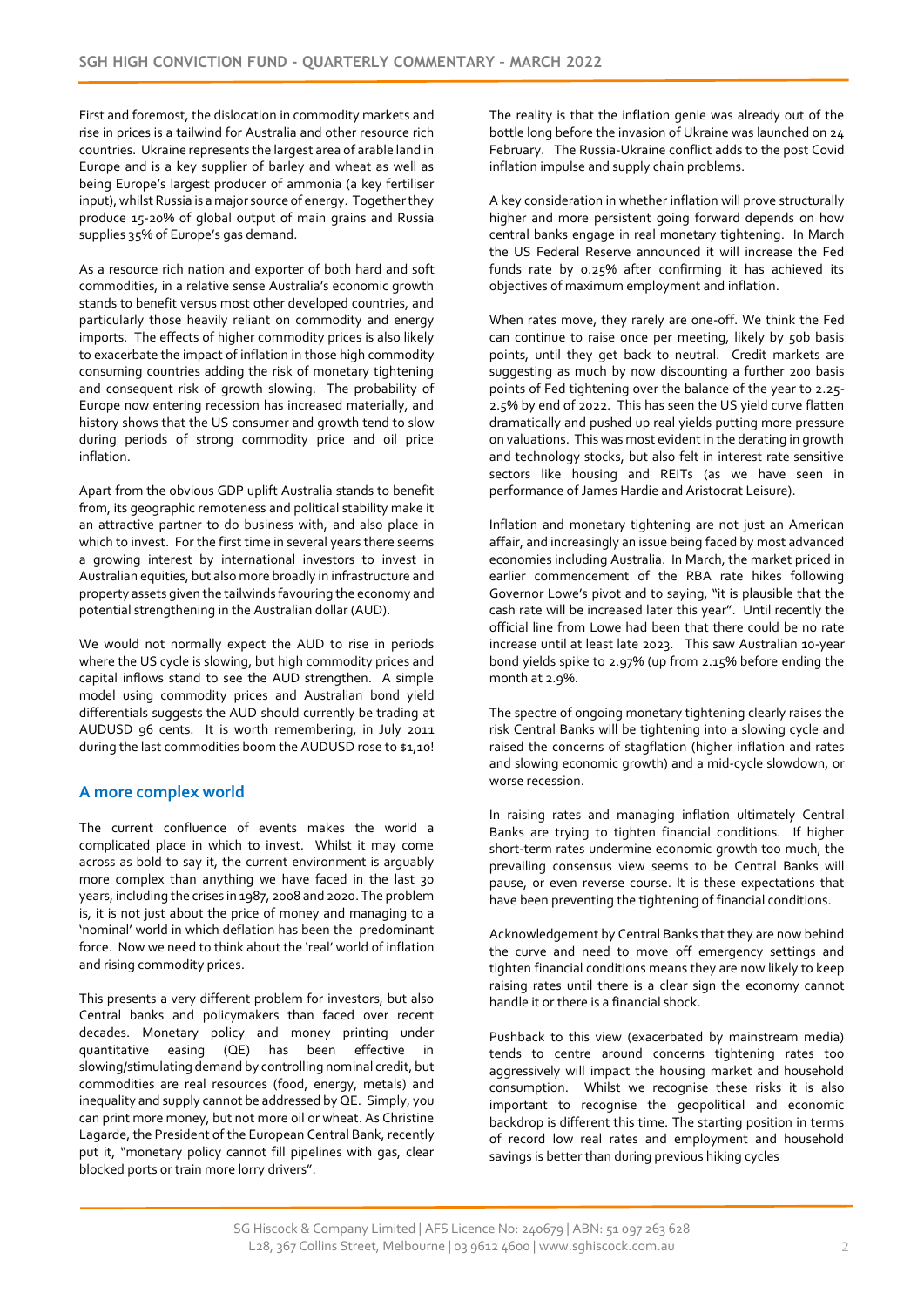More immediately, the issue facing investors is how to position for rising rates and central banks that increasingly look to be "behind the curve" and need to tighten in the face of higher inflation and risk of it becoming more entrenched. In our view we continue to favour selective reopening trades and higher cyclical exposure which not only stand to benefit as demand recovers from the pandemic but also as rates tighten.

We continue to be focused on:

- Ensuring companies in the portfolio have pricing power and able to pass on costs.
- Adding quality cycles leveraged to economic recovery and higher rates where it's supported by fundamentals.
- Avoiding/ reducing longer duration assets without an adequate margin of safety or clear catalyst for a re-rating.

### **Portfolio performance & positioning**

In the current environment there is a need to be active and selective in terms portfolio construction. In building the portfolio around our lifecycle groupings we currently maintain a higher exposure to quality cyclical companies where we see a better margin of safety and opportunities.

We have continued to add to quality cyclicals leveraged to the economic recovery and higher rates. During the quarter we added further to our position in **Computershare (CPU).** With rates rising there is good operating leverage through higher margin on the cash float CPU holds across several of its businesses. A 25 basis point uplift in the exposed balance running yield can add over 10% to Group NPAT. Further if Computershare is successful in converting some of the money market funds from its recent acquisition of Wells Fargo's Corporate Trust business into exposed balances it could add a further 8-10% to Group NPAT. We also see CPU as somewhat of a Covid recovery story. As loan moratoriums come off and interest rates rise this should provide a tailwind for its mortgage services and Business services divisions.

During the quarter we also added **Netwealth Limited (NWL)** to the portfolio. NWL is a specialty platform provider with strong growth in Funds Under Advice driven by a superior technology stack that is resulting in market share gains from the incumbent bank owned platforms (former and current) including ANZ, IOOF, MLC and BT Panorama. As interest rates rise we also see NWL benefiting from an increase in its cash administration fee, with a 20 basis point increase in rates equal to approximately 8% uplift in earnings.

During the quarter we took the opportunity to add to **Corporate Travel (CTD)**. With border and Covid isolation restrictions starting to relax there is growing evidence travel is starting to recover. We see CTD as well positioned to benefit from the reopening both here in Australia, but also in the US and UK. In stark contrast to many of its domestic listed travel peers CTD has not had to undertake a deeply discounted recapitalisation through Covid. By contrast it has used the

industry dislocation as an opportunity to build out its business with the acquisition of Travel and transport, a leading corporate travel agent in the US and UK, and more recently acquire Helloworld's Australian corporate travel business.

The spike in commodity and energy prices on the back of the Russia-Ukraine invasion during the quarter saw the portfolio's overweight exposure to Energy stocks (particularly **Woodside Petroleum (WPL)** ) benefit materially. Brent crude hit a high above USD130/bbl in early March before closing the quarter up 37% at USD107/bbl. European gas prices also surged closing up 58% for quarter and are now up 228% over the last year.

Even before the Ukraine crisis, we were seeing sharp increases in European energy prices on the back of changing weather patterns, growing dependence on renewables and under investment in base load capacity. The war and threat of sanctions and dislocation in Russian European dependence on Russian energy only exasperates the situation: Russia accounts for around 12% of global oil exports and 19% of global gas supplies, with Europe sourcing more than 40% of its gas supply from Russia.

Short term we expect energy prices to be volatile, but over the medium to longer term the Russian-Ukraine situation is likely to see a strategic rethink around European energy security. We see this as positive for large low-cost producers with wellendowed resources and growth options like WPL. A core tenant of our initial thesis for investing in WPL was the need for LNG gas in providing baseload electricity supply in the transition to a lower carbon world. This still stands, and we noted with interest that Larry Fink, the CEO of Blackrock, in his annual letter to CEO's in January made this point well in justifying his firm's investment in traditional oil and gas E&P players and how it aligns with the firm's ESG commitment. However, the current geopolitical events and likely realignment of critical supply chains and need for strategic partners is a further tailwind to the investment case and plays well for WPL and the broader Australian LNG sector.

In February the **BHP** vote for the collapse of the DLC structure was passed by shareholders resulting in the company delisting in the UK and being upweighted in the ASX200 Index from 6.6% to 10.9%. We have upweighted our position based on the strong underlying fundamentals for commodities and seeing BHP as having a well-diversified portfolio with leverage to soft commodities production through potash, future-facing commodities (used in batteries and electrification) through its nickel business as well as iron ore and metallurgical coal.

In March **Uniti Group (UWL)** was the beneficiary of a takeover bid from two independent parties: the Morrison - Brookfield Infrastructure Group consortium, and secondly, a rival bid from Macquarie Infrastructure and Real Assets (MIRA). The competing bids highlight the reason we were attracted to UWL initially - long duration social infrastructure type assets with stable and recurring revenue streams.

**Chorus (CNU)** is another highly attractive stalwart holding leveraged to the fibre theme which we view as a covid beneficiary and with social infrastructure and annuity type qualities. The company in our view has been trading at a deep discount to intrinsic value on regularly uncertainty. In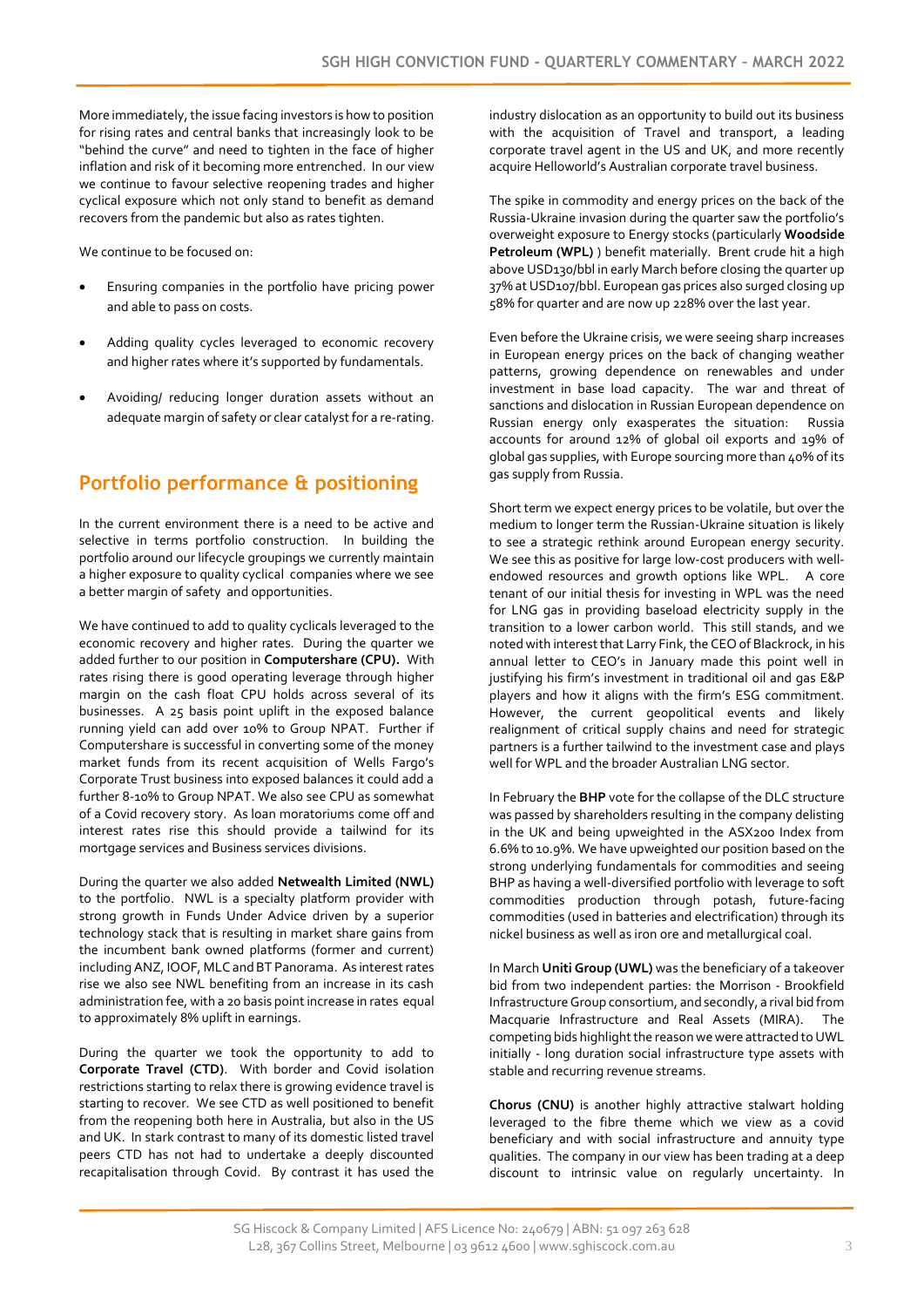December 2021 the NZ regulator finalised the regulatory setting and in February the company provided first time<br>dividend quidance. On our analysis CNU is trading on an On our analysis CNU is trading on an expected dividend yield of between 7-10%. By way of comparison Transurban and Sydney Airports have historically traded on dividend yields of around 4-5%, and Telstra is currently trading on 4.6%. This is providing an opportunity to invest in a high-quality defensive business, with a near monopoly position in New Zealand fibre telecommunications at an attractive margin of safety.

During the quarter a number of the portfolio's more growth orientated 'Structural Compounder' holdings dragged on performance, including **James Hardie (JHX), Aristocrat Leisure (ALL)** and **CSL (CSL).** We don't believe the fundamentals in these businesses has changed, rather they have experienced a valuation derating as real yield have risen. In the case of CSL and ALL we see both companies as well positioned to benefit as economies reopen from Covid. There market leading positions, strong competitive advantage, global nature of their businesses and strong free cashflow generation continue to see them as extremely well positioned in the medium and longer term, and even more compelling at current prices.

More generally, the February reporting season provided the opportunity to gain a broad insight into the underlying economy and operating environment. The portfolio came through reporting season in good shape with no real result disappointments. In fact, it was one of the cleanest reporting seasons we can remember for a while in terms of results delivering relative to expectations.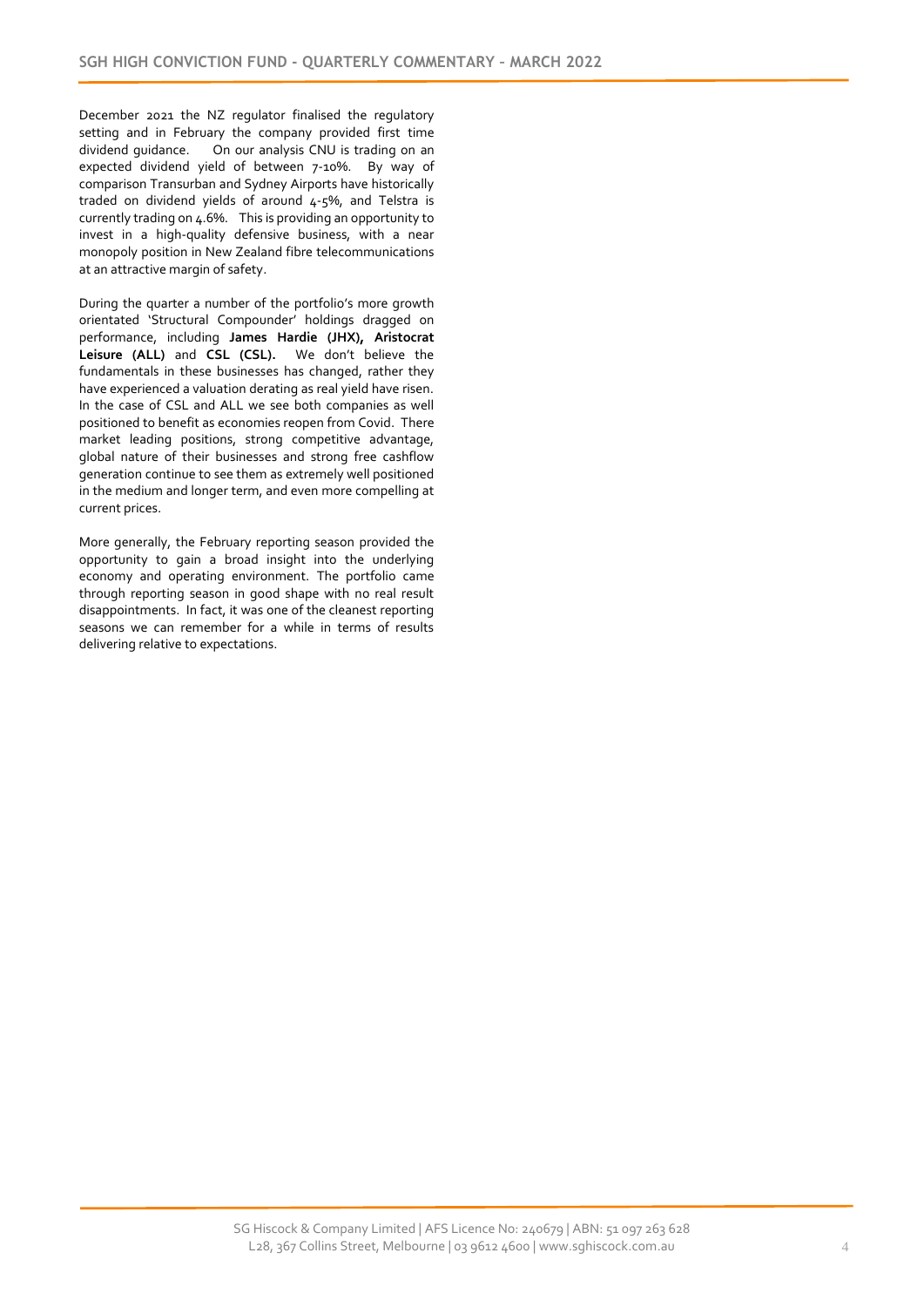## **March 2022 Quarter - Portfolio Performance & Characteristics**

| Top 3 Active Holdings | Portfolio Breakdown |       | Top 3 Portfolio<br><b>Attribution</b> | <b>Bottom 3 Portfolio</b><br>Attribution |  |
|-----------------------|---------------------|-------|---------------------------------------|------------------------------------------|--|
| Uniti Group           | <b>Financials</b>   | 18.7% | Woodside Petroleum                    | James Hardie                             |  |
| Chorus Group          | Industrials         | 15.6% | <b>BHP</b>                            | Aristocrat                               |  |
| Woodside Petroleum    | Telecommunications  | 11.0% | National Australia Bank               | <b>CSL</b>                               |  |

*\*incl. 3.6% in Gold*

#### **Figure 1: Sector weights relative to ASX300**

*Our bottom-up stock analysis and structural views is evidenced in our deviation from the inde4*







#### **Figure 3: Portfolio Characteristics**

*Superior Return on Equity (ROE) to the index with stronger sales growth EPS characteristics*

|                            | <b>Sales Growth</b> |      | <b>EPS Growth</b> |                                         | Yield       |             | PER(x)      |             | <b>ROE</b>  |             |
|----------------------------|---------------------|------|-------------------|-----------------------------------------|-------------|-------------|-------------|-------------|-------------|-------------|
|                            |                     |      |                   | FY22/FY21 FY23/FY22 FY22/FY21 FY23/FY22 | <b>FY22</b> | <b>FY23</b> | <b>FY22</b> | <b>FY23</b> | <b>FY22</b> | <b>FY23</b> |
| <b>SGH High Conviction</b> | 15.9%               | 8.7% | 17.0%             | 10.1%                                   | 3.1%        | 3.1%        | 18.7        | 17.9        | 14.5%       | 13.9%       |
| <b>ASX 300 Index</b>       | 5.5%                | 1.1% | 12.9%             | 6.3%                                    | 4.1%        | 4.1%        | 18.8        | 17.6        | 15.9%       | 14.8%       |

*Source: Bloomberg* 

### **Figure 4: \$10,000 invested since inception Figure 5: Portfolio lifecycle exposure**

*Long track record of adding alpha*



*Portfolio diversification by lifecycle, sector and size*



*Source: SG Hiscock, Bloomberg*